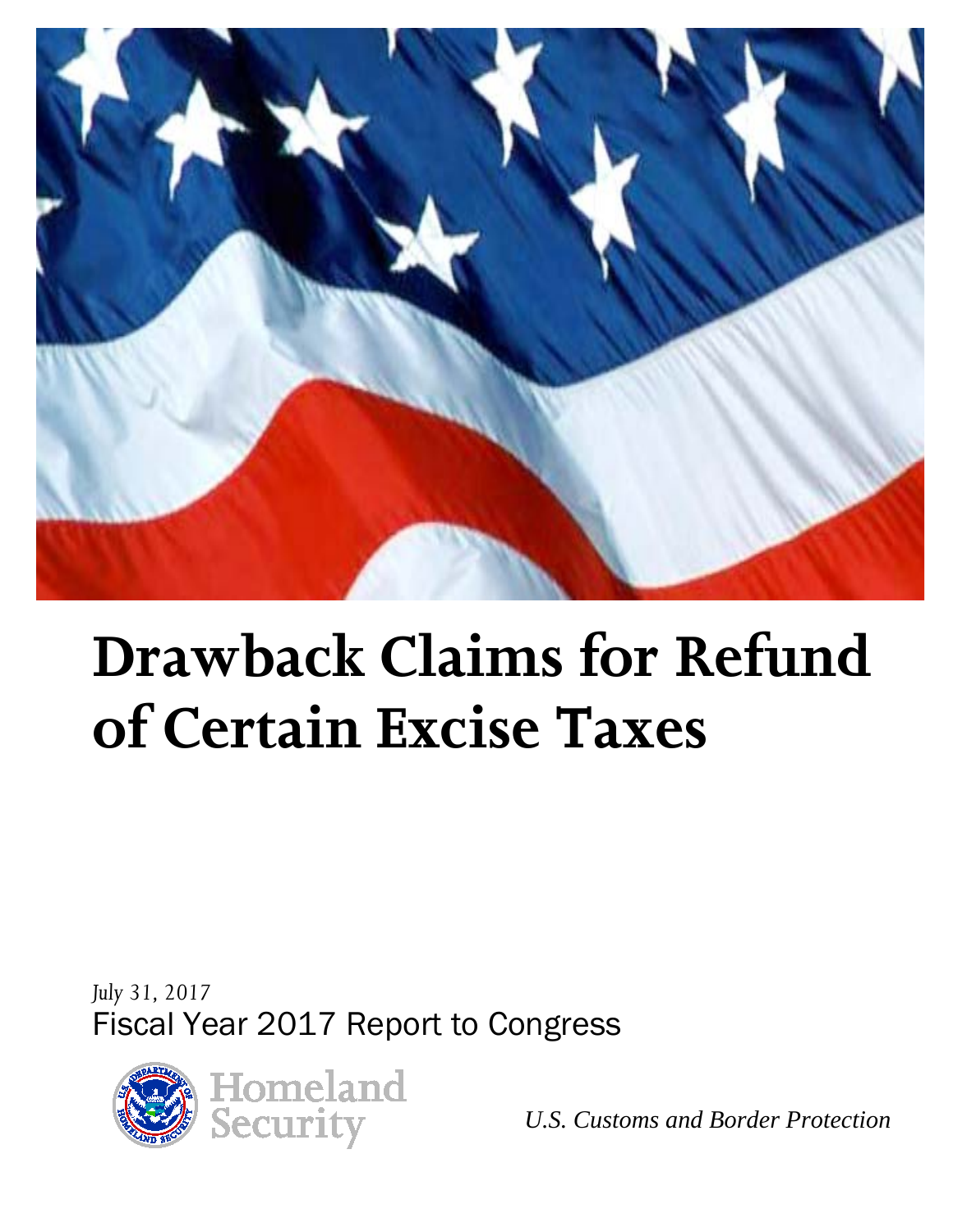#### Message from the Acting Deputy Commissioner of CBP

#### July 31, 2017

I am pleased to submit the following Report, "Drawback" Claims for Refund of Certain Excise Taxes" prepared by U.S. Customs and Border Protection (CBP).

This document has been compiled pursuant to a directive of House Report 114-668, accompanying P.L 115-31, the Department of Homeland Security Appropriations Act, 2017. This report describes CBP's treatment of various claims for drawback of duties, taxes and fees pursuant to section 313(j)(2) of the Tariff Act of 1930, as amended (19  $U.S.C.$  § 1313(j)(2)).



Pursuant to congressional requirements, this report is being provided to the following Members of Congress:

The Honorable John R. Carter Chairman, House Appropriations Subcommittee on Homeland Security

The Honorable Lucille Roybal-Allard Ranking Member, House Appropriations Subcommittee on Homeland Security

The Honorable John Boozman Chairman, Senate Appropriations Subcommittee on Homeland Security

The Honorable Jon Tester Ranking Member, Senate Appropriations Subcommittee on Homeland Security

I would be pleased to respond to any questions you may have. Please do not hesitate to contact my office at (202) 344-2001 or the Department's Chief Financial Officer (Acting), Stacy Marcott, at (202) 447-5751.

Sincerely,

 $\mathbf{i}$ 

Ronald D. Vitiello **Acting Deputy Commissioner** U.S. Customs and Border Protection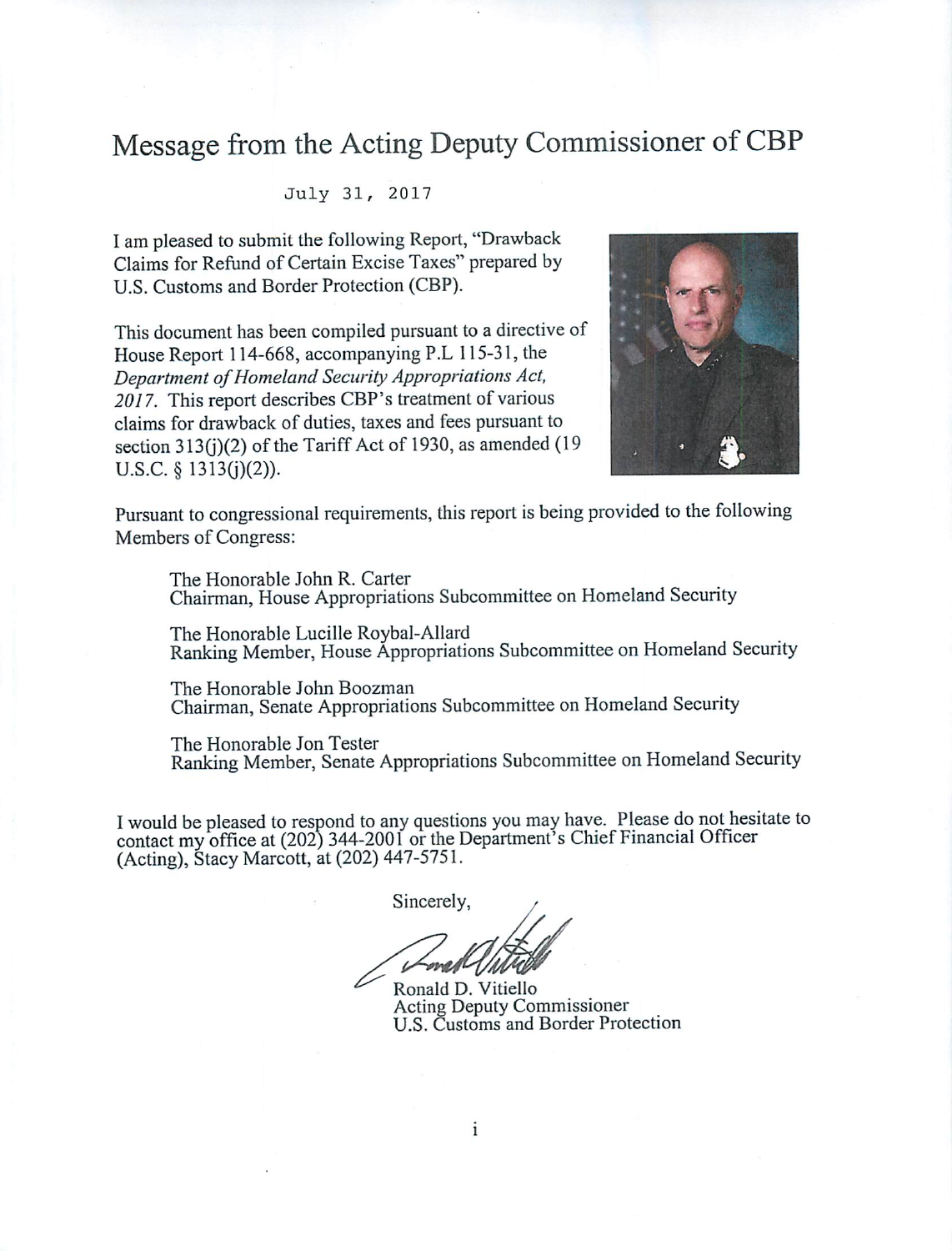#### Executive Summary

Drawback under section 313 of the Tariff Act of 1930, as amended (19 U.S.C. § 1313), is designed to encourage U.S. manufacturing operations and exports, and provides for the refund of duties and taxes associated with imported merchandise. However, because of the technical complexity of the drawback law, interpretive and operational issues frequently arise and require careful consideration by CBP.

Unused merchandise drawback, which includes substitution drawback under 19 U.S.C. § 1313(j)(2), provides for drawback of duties, taxes, and fees paid on imported merchandise if commercially interchangeable substitute merchandise that is unused is exported or destroyed under prescribed conditions. The scope of merchandise for which revenues may be refunded under section  $1313(j)(2)$ , and the types of taxes and fees available for refund, have undergone modifications as a result of either legislative amendment or judicial scrutiny.

At present, CBP has under consideration a protest concerning the refundability of Internal Revenue Code excise taxes paid on imported distilled spirits. The protest requires CBP to determine whether excise taxes paid directly to the Treasury Department's Tax and Trade Bureau for distilled spirits are subject to drawback under section 1313(j)(2). CBP will issue its determination on this protest following consultations within the agency and with other federal departments.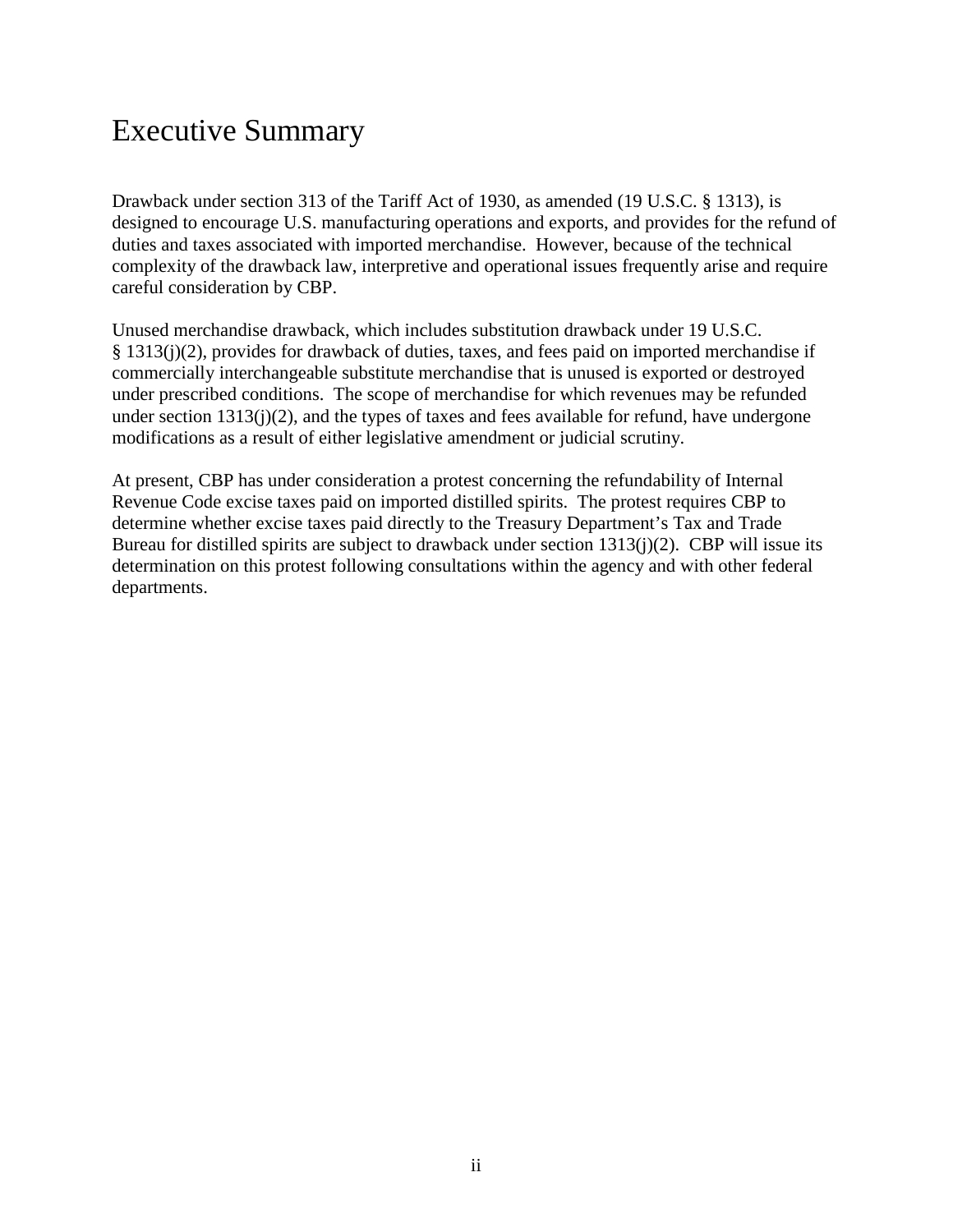

## Drawback Claims for Refund of Certain Excise Taxes

### **Table of Contents**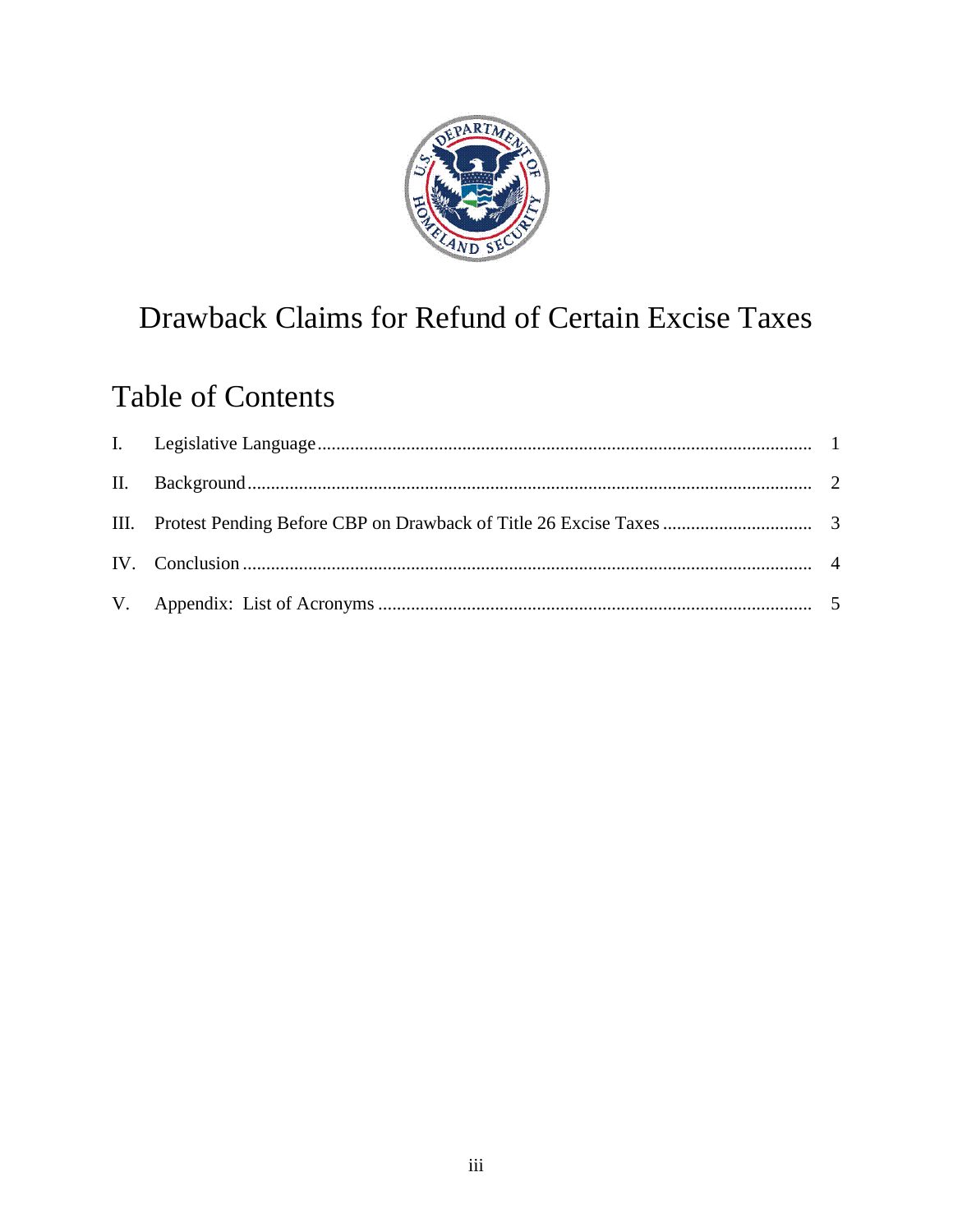#### <span id="page-4-0"></span>I. Legislative Language

This document was compiled pursuant to a directive in House Report 114-668, accompanying the Fiscal Year 2017 Department of Homeland Security Appropriations Act (P.L. 115-31).

House Report 114-668 states:

Under Section  $1313(i)(2)$  of title 19 of the U.S. Code, CBP is required to refund any duties, taxes, and fees imposed on imported products if they are later exported or destroyed, or if commercially interchangeable products manufactured in the United States are subsequently exported. The Committee is concerned that the agency has adopted a policy that disallows drawback claims under section 1313(j)(2) for refund of taxes imposed on certain imported products on the pretext that such claims must be filed exclusively under title 26 of the U.S. Code, and that similarly disallows such drawback where the taxes are collected by a federal agency other than CBP. Not later than 60 days after the date of enactment of this Act, CBP shall provide a report to the Committee explaining why drawback claims for taxes imposed on certain imported products, whether paid to CBP or to another federal agency, are disallowed under section 1313(j)(2) of title 19 and why drawback claims are not treated consistently across all categories of imported merchandise.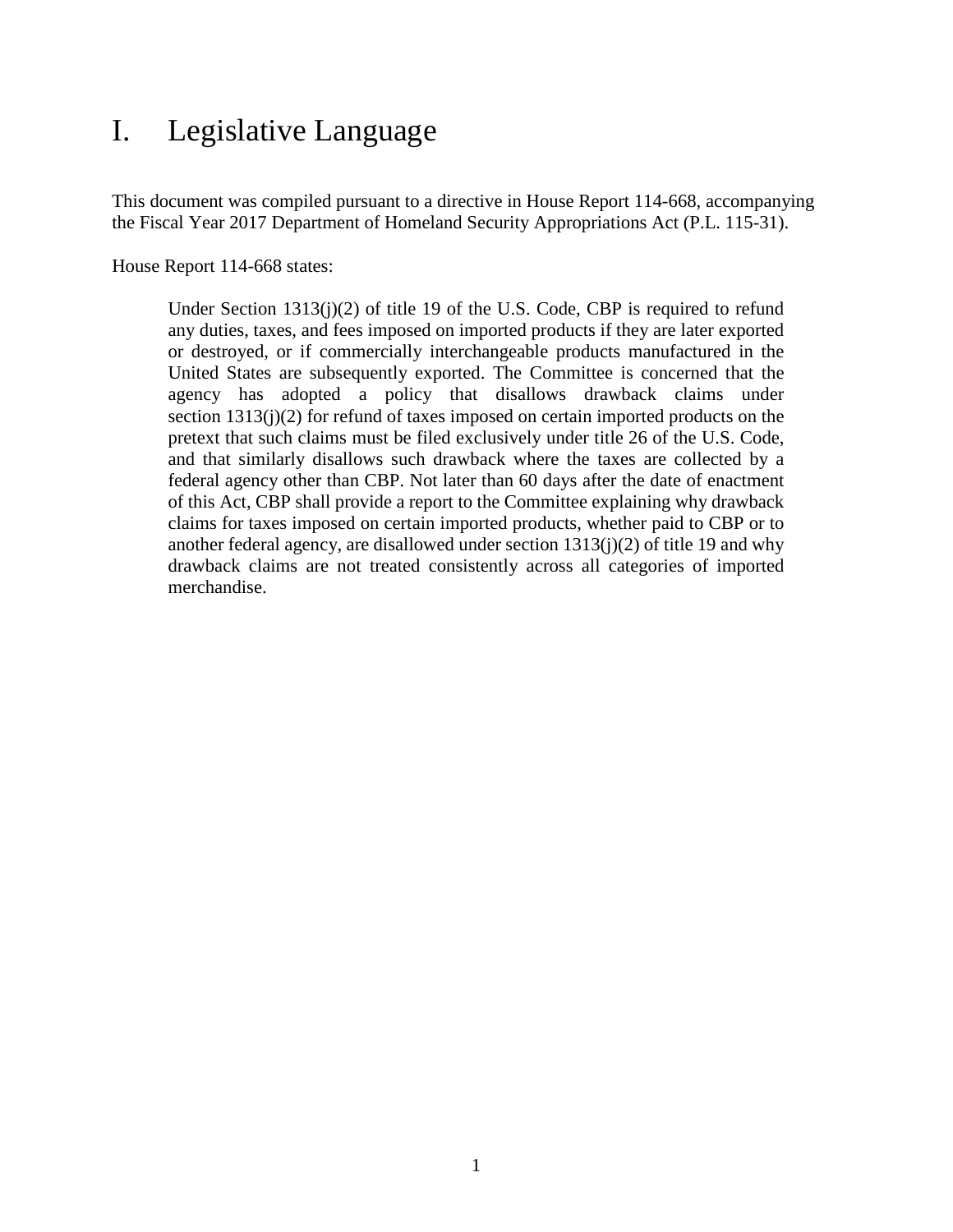#### <span id="page-5-0"></span>II. Background

Drawback is a refund of duties paid on imported merchandise that is linked to an exportation (or destruction) of an article. Generally, drawback of duty and some taxes and fees is provided for under section 313 of the Tariff Act of 1930, as amended (19 U.S.C. § 1313). Certain excise taxes, namely those on imported alcohol and tobacco, are also subject to drawback pursuant to 26 U.S.C. § 5062. For these excise taxes, U.S. Customs and Border Protection (CBP) is responsible for collecting the taxes owed and administering the drawback program on behalf of the Department of the Treasury's Tax and Trade Bureau (TTB).

The first drawback law was enacted by section 3 of the second Act of Congress, the Act of July 4, 1789. That first drawback law provided for a drawback of 99 percent of duties paid on merchandise (except distilled spirits) if exported within a year after duty was paid or security was given for duty. Between the 1789 Act and the Tariff Act of 1930, drawback was added for various merchandise, such as imported salt used for curing meat and fish and imported merchandise used to construct vessels in this country.

Since the Tariff Act of 1930, statutory amendments and judicial decisions have made changes to the drawback law. For example, in 1980, drawback was permitted on the exportation of imported merchandise if the condition of the merchandise was unchanged and it was not used in the United States. In 1984, the concept of substitution was added for same condition drawback, and the concept of exchange, or tradeoff, of domestic merchandise for imported merchandise was added for manufacturing drawback. A special provision for drawback for petroleum derivatives was added in 1990 and was amended in 1993 and 1999. Further important amendments were enacted in 2004, 2008, and 2016.

Today, there are three broad categories of drawback: manufacturing drawback, unused merchandise drawback, and rejected merchandise drawback. Within each category, there are variations prescribed by statute, including the permissible scope of substitutions and specific time limits to manufacture or export articles.

The requirement in House Report 114-668 concerns the provision known as "Unused Merchandise Drawback" codified at 19 U.S.C. § 1313(j), particularly subsection 1313(j)(2), under which a claimant may receive a refund of duties, taxes, or fees paid on imported merchandise, provided that a corresponding amount of commercially interchangeable substitute merchandise is exported or destroyed. The questions identified in the Committee's request are raised in a protest of first impression, which is currently under consideration by CBP.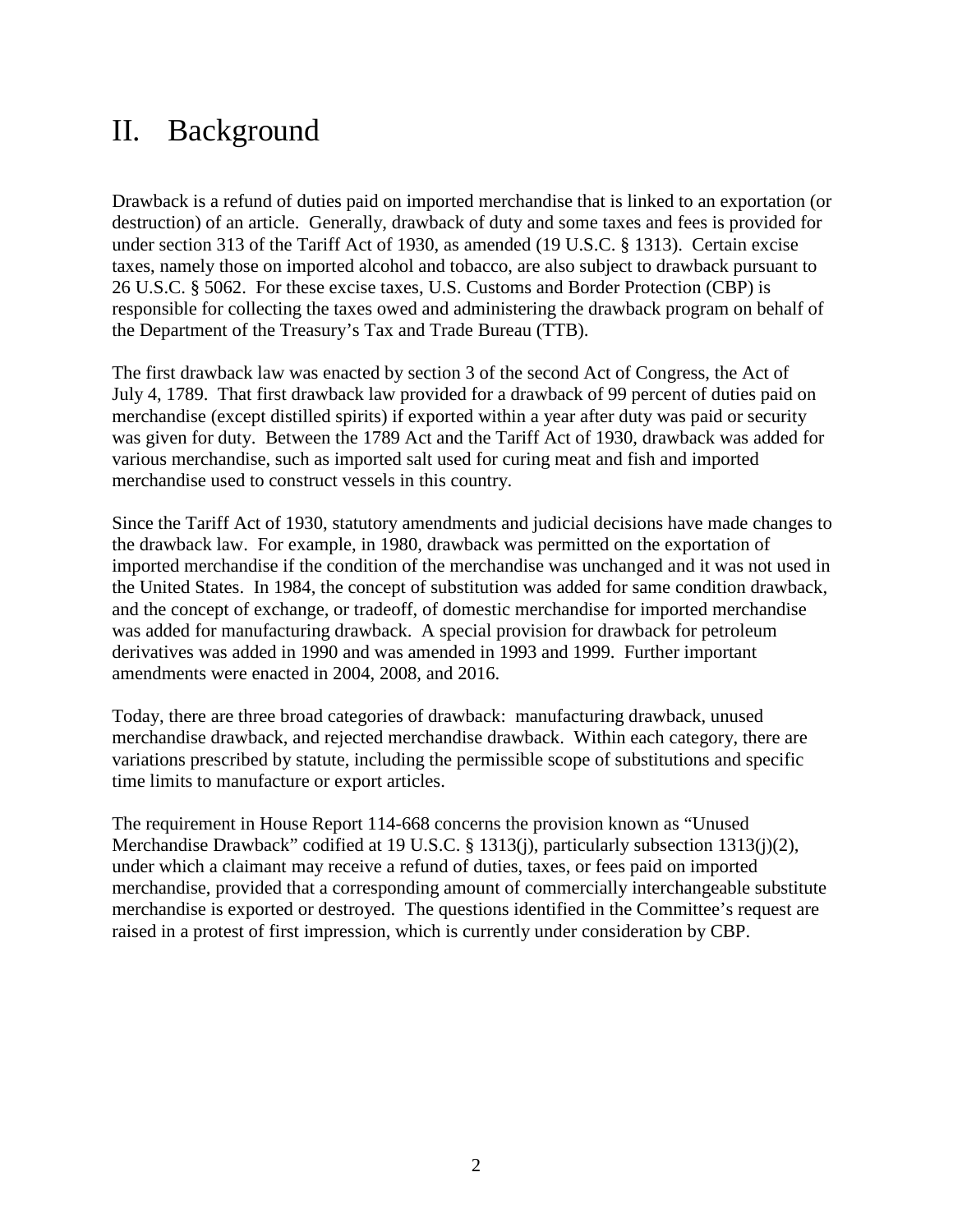#### <span id="page-6-0"></span>III. Protest Pending Before CBP on Drawback of Title 26 Excise Taxes

In May 2016, a U.S.-based distiller submitted a protest with CBP's San Francisco Drawback Office covering four drawback claims, which were denied and liquidated without payment of drawback in December 2015. The claims were for the refund of excise taxes on distilled spirits pursuant to 19 U.S.C. § 1313(j)(2), upon the exportation of commercially interchangeable merchandise. The denials were based on two principal positions. First, TTB assessed and determined actual excise taxes owed by the drawback claimant and collected by the agency without CBP involvement. Consequently, CBP was unable to validate whether excise taxes had been paid on the imported distilled spirits for purposes of processing the drawback claim. Second, the San Francisco Drawback Office relied on prior CBP determinations that drawback on distilled spirits is exclusively available under 26 U.S.C. § 5062.

Thereafter, in accordance with 19 Code of Federal Regulations § 174.23, the protest was referred to CBP for further review of the arguments raised by the drawback claimant. Specifically, the drawback claimant raises the following contentions: 1) that section 1313(j)(2), as amended, applies to any taxes, including excise taxes on distilled spirits; 2) that 26 U.S.C. § 5062 is not the exclusive avenue for claiming drawback of excise taxes on distilled spirits; and 3) that taxes paid directly to another agency are not precluded from drawback under section 1313(j)(2).

The drawback claimant and counsel met on September 15 and October 13, 2016, with senior CBP officials and officials from the Office of Trade, Regulations, and Rulings. Subsequently, the drawback claimant provided a supplemental submission, which provides additional arguments for CBP to consider when issuing its decision on the pending protest. Regulations and Rulings anticipates issuing its decision by the end of 2017, following consultations with CBP offices and the Department of the Treasury.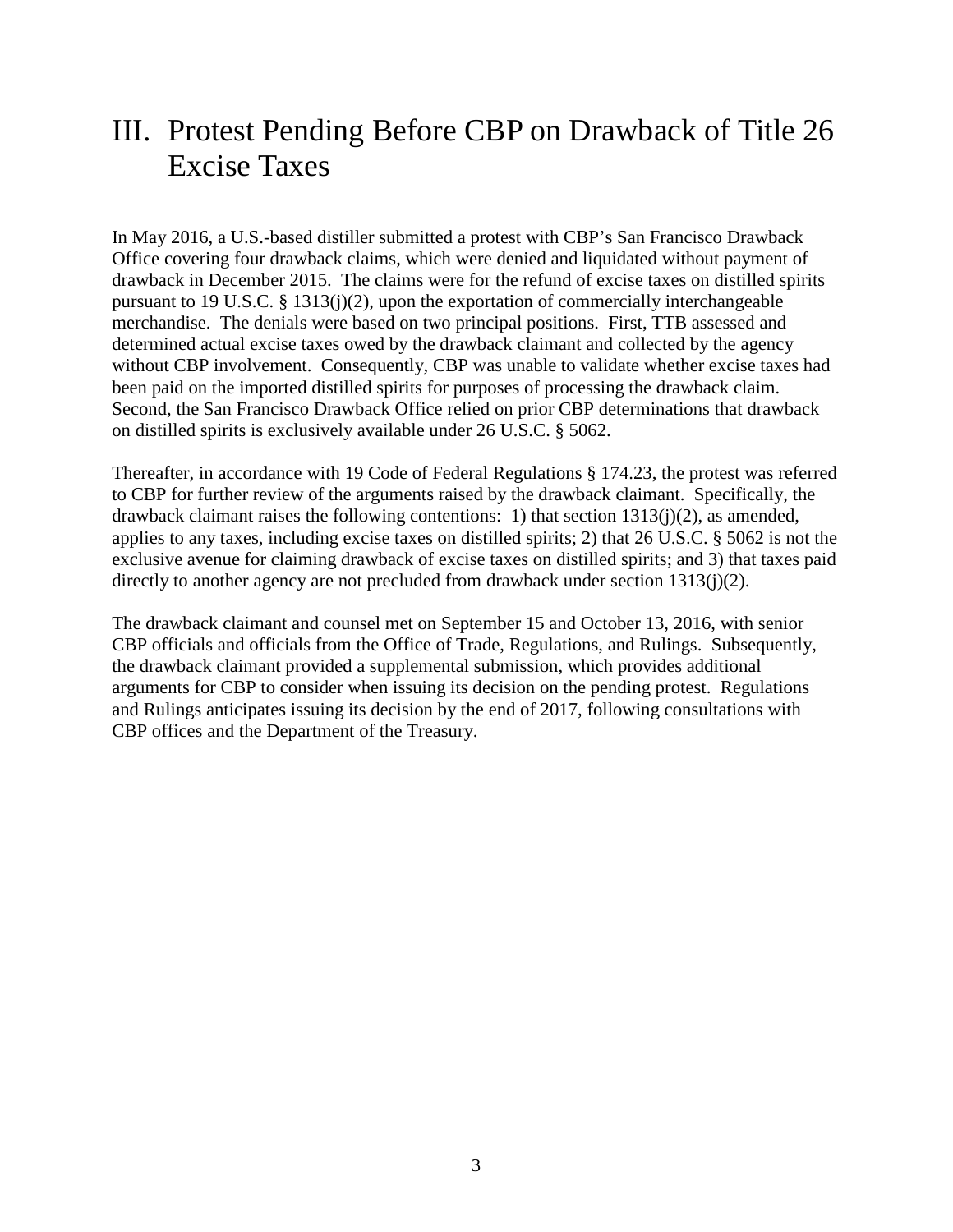#### <span id="page-7-0"></span>IV. Conclusion

In view of the technical complexities of the drawback laws, and their susceptibility to differing interpretations, it is to be expected that issues might arise when administering the drawback program. As with all its programs, CBP strives for uniformity of administration within the governing legal frameworks. There are several outstanding issues of first impression, which CBP anticipates resolving in the context of the pending protest under review.